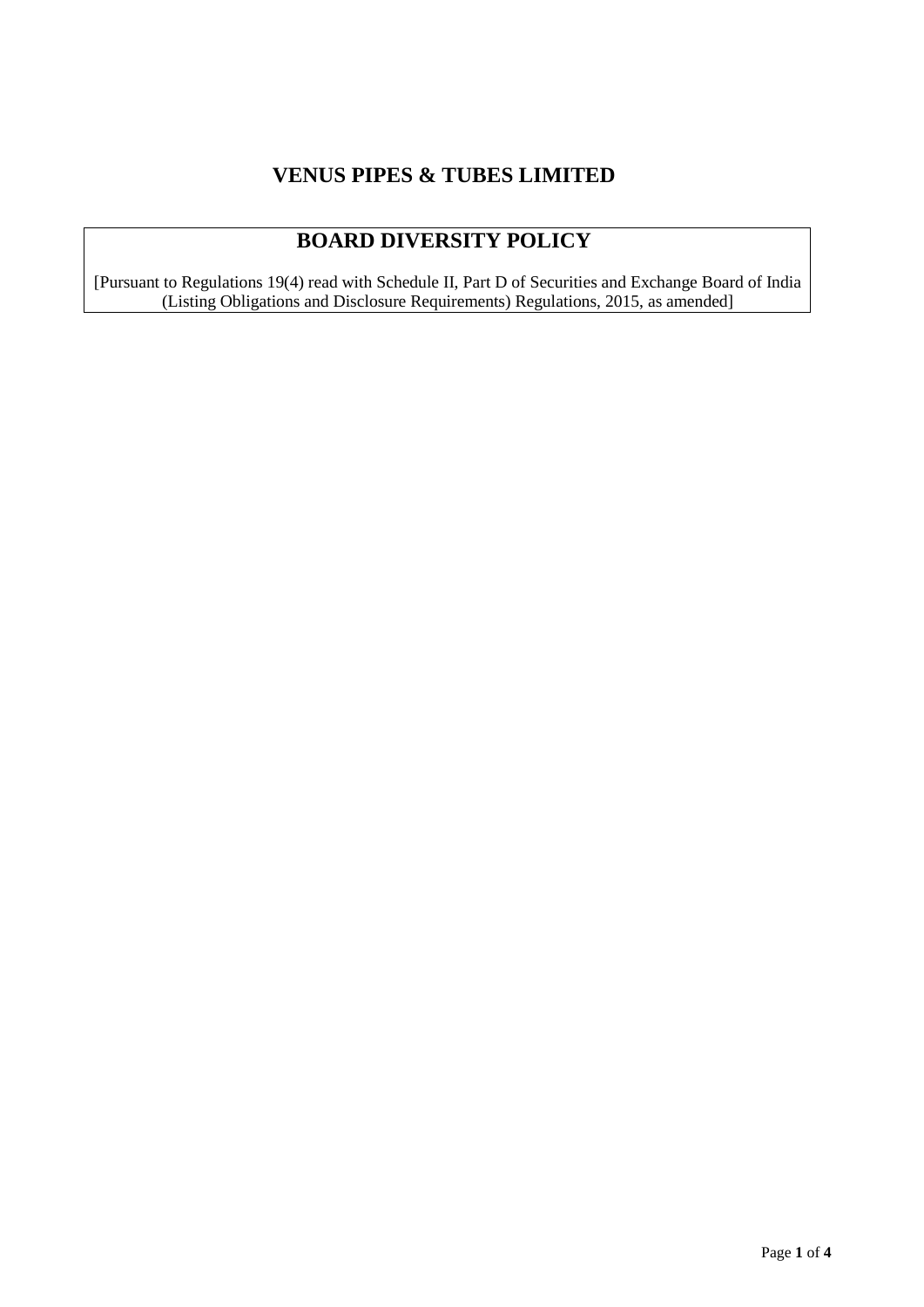# **1. PURPOSE**

1.1. As per the requirements under the Regulations 19(4) read with Schedule II, Part D of the Securities and Exchange Board of India (Listing Obligations and Disclosure Requirements) Regulations, 2015, as amended (the "**SEBI LODR Regulations**") and such other applicable regulatory provisions, the nomination and remuneration committee (the "**NRC")** of Venus Pipes & Tubes Limited ("**VENUS**" or "**Company**") is required to devise a policy for having diversity on the board of directors of the Company (the "**Board**"). The Board diversity policy (the "**Policy**") sets out a framework to achieve adequate diversity on the Board.

## **2. INTRODUCTION**

- 2.1. Board diversity is vital to handle various factors such as globalisation of business, rapid deployment of technology, greater social responsibility, ever rising emphasis on corporate governance, enhanced need for risk management, etc. so as to facilitate effective management of the business of VENUS and to keep pace with changing dynamics of the business environment.
- 2.2. Board diversity is the breadth of prospective, not the mere inclusion of various diverse traits that will benefit the organization. VENUS believes that a diverse Board will enhance the quality of decisions made by the Board by utilising the different skills, qualification, experience, knowledge, etc. of the Board necessary for achieving sustainable and balanced development.

### **3. SCOPE OF APPLICATION**

3.1. The Policy applies only to the members of the Board and not to the employees of the Company.

### **4. EFFECTIVE DATE**

4.1. The Policy shall be effective from the date of approval by the Board, unless specified otherwise.

### **5. POLICY STATEMENT**

- 5.1. The Companies Act, 2013, as amended and the rules made there under (the "**Companies Act**") read with the SEBI LODR Regulations, requires the Board and the NRC to formulate a policy on diversity of the Board of Directors.
- 5.2. The Company presently has its registered office in Kachchh, Gujarat, India. Its regional and branch offices are located within India. Hence, it recognizes and embraces the benefits of having a diverse Board and seeks increasing diversity at the Board level as an essential element in maintaining competitive advantage. It is recognised that the Board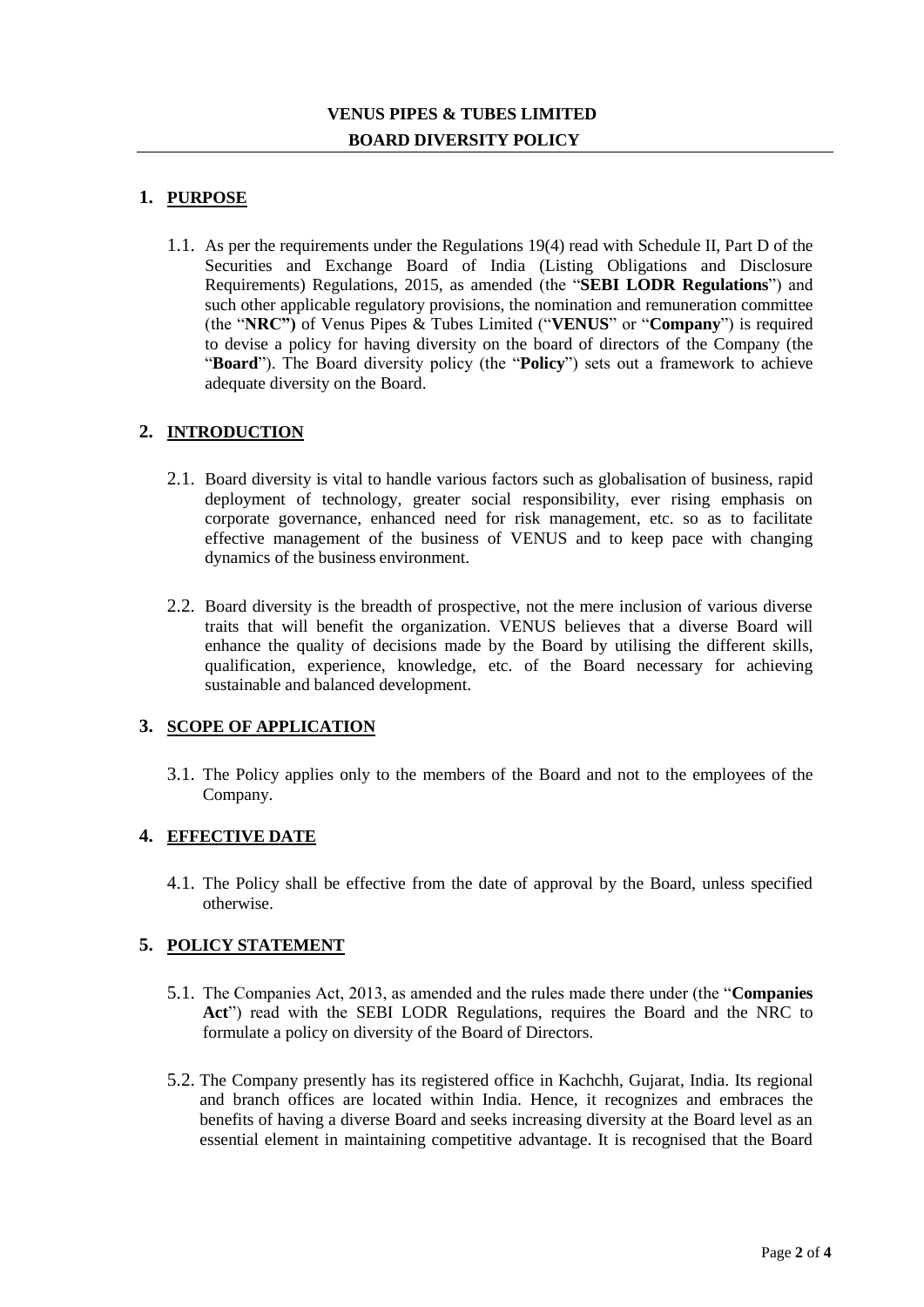comprising of appropriate qualified people with a broad range of experience relevant to the business is important to the effective corporate governance and sustained commercial success of VENUS.

- 5.3. A truly diverse Board will include and make good use of the differences in skills and industry experience, background and other distinctions between directors.
- 5.4. In the process of attaining a diverse Board based on the aforementioned norms, the following should also be assessed:
	- a. The total number of directors shall be in accordance with the Articles of Association.
	- b. The Board shall have an optimum number of executive and non-executive directors and not less than 50% of the Board shall consist of non-executive directors and shall have at least one woman director subject to the applicable laws.
	- c. When the chairperson of the Board is a non-executive director, at least one third of the Board shall comprise of Independent Directors and when the Company does not have a regular non-executive chairperson, or when the regular non-executive chairperson is a promoter or related to any promoter or person occupying management position at the Board level or at one level below the Board, at least half of the Board shall comprise of Independent Directors.

For the purpose of this clause, the expression "related to any promoter" shall mean its directors other than the Independent Directors, its employees or its nominees shall be deemed to be related to it;

- d. While appointing the Independent Directors, care should be taken as to independence of the proposed appointee.
- e. Directorships in other Companies may also be taken into account while determining the candidature of a person.
- f. The overall composition of the Board should comply with the provisions of the Articles of Association, the Companies Act, the SEBI LODR Regulations and the statutory, regulatory and contractual obligations of VENUS .
- g. For the purpose of the Policy, "**Independent Director**" means an Independent Director as defined in Regulation 16 (b) of the SEBI LODR Regulations.

#### **6. STAKEHOLDER DIVERSITY**

6.1. Subject to the provisions of Section 151 of the Companies Act, the Company may, upon notice of not less than 1,000 shareholders or one-tenth of the total number of such shareholders, whichever is lower, have a small shareholders' director elected by the small shareholders.

#### **7. MEASURABLE OBJECTIVES**

7.1. Ensure the board's composition considers the balance of skills, experience, knowledge,